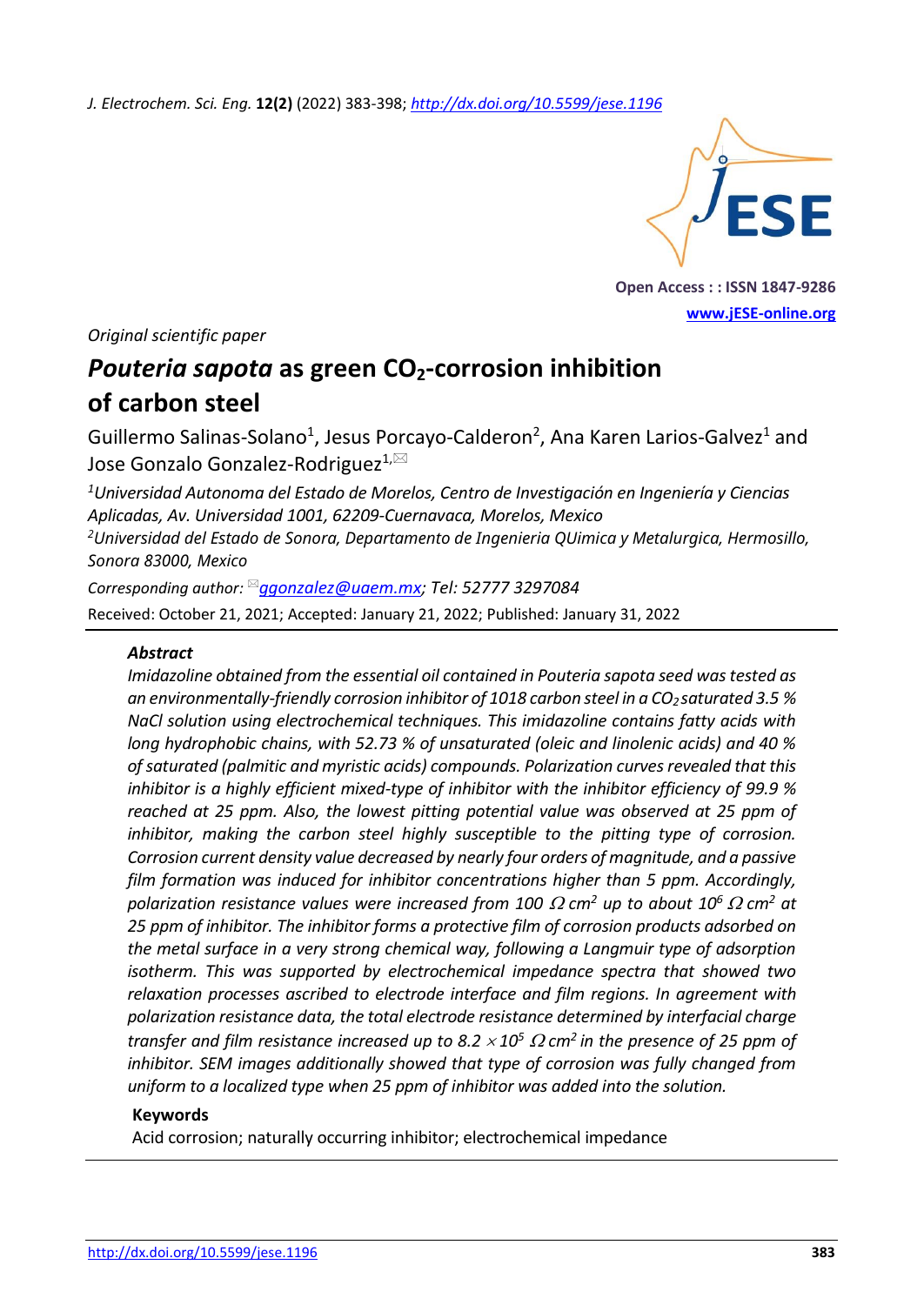# **Introduction**

The presence of water in the oil and gas field, together with high content of  $CO<sub>2</sub>$ , acetic acid, and H2S, has increased the corrosion rate of involved metals [1,2]. One of such involved metals is carbon steel, which is extensively used in the oil industry as the most common material for tubing. One of the most frequently used methods to mitigate  $CO<sub>2</sub>$ -corrosion is by applying organic inhibitors, where the presence of heteroatoms including phosphorus, nitrogen, sulfur and carbon protects steel surface by forming a barrier of corrosion products. In such a way, metals are protected from the action of the environment [3-10]. However, due to serious environmental concerns, a lot of research concerning less toxic, cheaper, and more environmentally friendly compounds has been undertaken in the last years [11-13]. Thus, *Allium cepa* [11], expired drugs [14-18], *Thymbra capitate* [15], amino surfactants and imidazolines obtained from palm, avocado and rice bran oil [13,19,20] were already evaluated as corrosion inhibitors for iron and steel in different media. Abdallah *et al*. [12] evaluated natural nutmeg oil as a green inhibitor for carbon steel in 1.0 M HCl solution, finding that inhibitor efficiency increased with its concentration, reaching a maximum value of 94 % at 500 ppm. According to Langmuir adsorption isotherm, this inhibitor acted as a mixed type of inhibitor and was adsorbed on the steel. Similarly, Carmona-Hernandez *et al.* [13] studied imidazole obtained from palm oil as a corrosion inhibitor for UNS S41425 type supermartensitic stainless steel in an  $H_2S$ -containing environment. The authors found that at inhibitor concentrations between 0 and 100 ppm, the maximum inhibitor efficiency was obtained at 25 ppm, decreasing with a further increase of inhibitor concentration. Imidazole was physically adsorbed onto the steel according to Langmuir adsorption isotherm, behaving as a mixed-type of inhibitor. In another work, Abdallah *et al.* [16] evaluated curcumin, parsley and cassia bark extracts as green inhibitors for carbon steel corrosion in 0.5 M sulfuric acid. They found that inhibition efficiency increased with inhibitor concentration, while inhibition efficiency of each particular inhibitor decreased in the following order: cassia bark extract > parsley extract > curcumin extract. Imidazolines obtained from avocado and rice bran oil were obtained and evaluated as CO2-corrosion inhibitors for X-52 steel [19,20]. Both inhibitors contained fatty acids and were evaluated in concentrations of 0, 5, 10, 25, 50 and 100 ppm. It was found that in both cases, the maximum inhibition efficiency was reached at 25 ppm and decreased with a further increase of inhibitor concentration.

Mamey sapote [*Pouteria sapota*] is a very popular fruit growing in Mexico and Central America [21]. It is a fruit tree that has the potential to be cultivated in 15 of 32 states, *i.e.,* over almost 50 % of the Mexican territory. Its production is concentrated in the south, southeast, west and some central states with an area of 1,618 hectares, with a total production of 20,120 tons of fruit, and a national average yield of 12.4 tons ha<sup>-1</sup> [22]. It is a cheap fruit, less than U.S. \$1000 per ton, although currently, oil extraction is somehow expensive. Antioxidant activity of *Pouteria sapota* pulp has already been assessed, finding different phenolic acids, flavonoids, and carotenoids, and the inclusion of such fruit has been recommended in daily diets [23].

Nevertheless, such studies have considered only the flesh and little information exists regarding the seed or bone, although some information suggests the existence of fatty acids [24]. Recently, different researchers evaluated fatty acids contained in palm, avocado and rice bran oil, similar to antioxidants reported for *Pouteria sapota*, as green corrosion inhibitors for steel in CO<sub>2</sub> and H<sub>2</sub>Scontaining environments [13,19,20]*.* Thus, the goal of this research is to evaluate use of the oil contained in the *Pouteria sapota* seed to obtain an imidazoline as corrosion inhibitor for 1018 carbon steel in a CO<sub>2</sub>-saturated NaCl solution.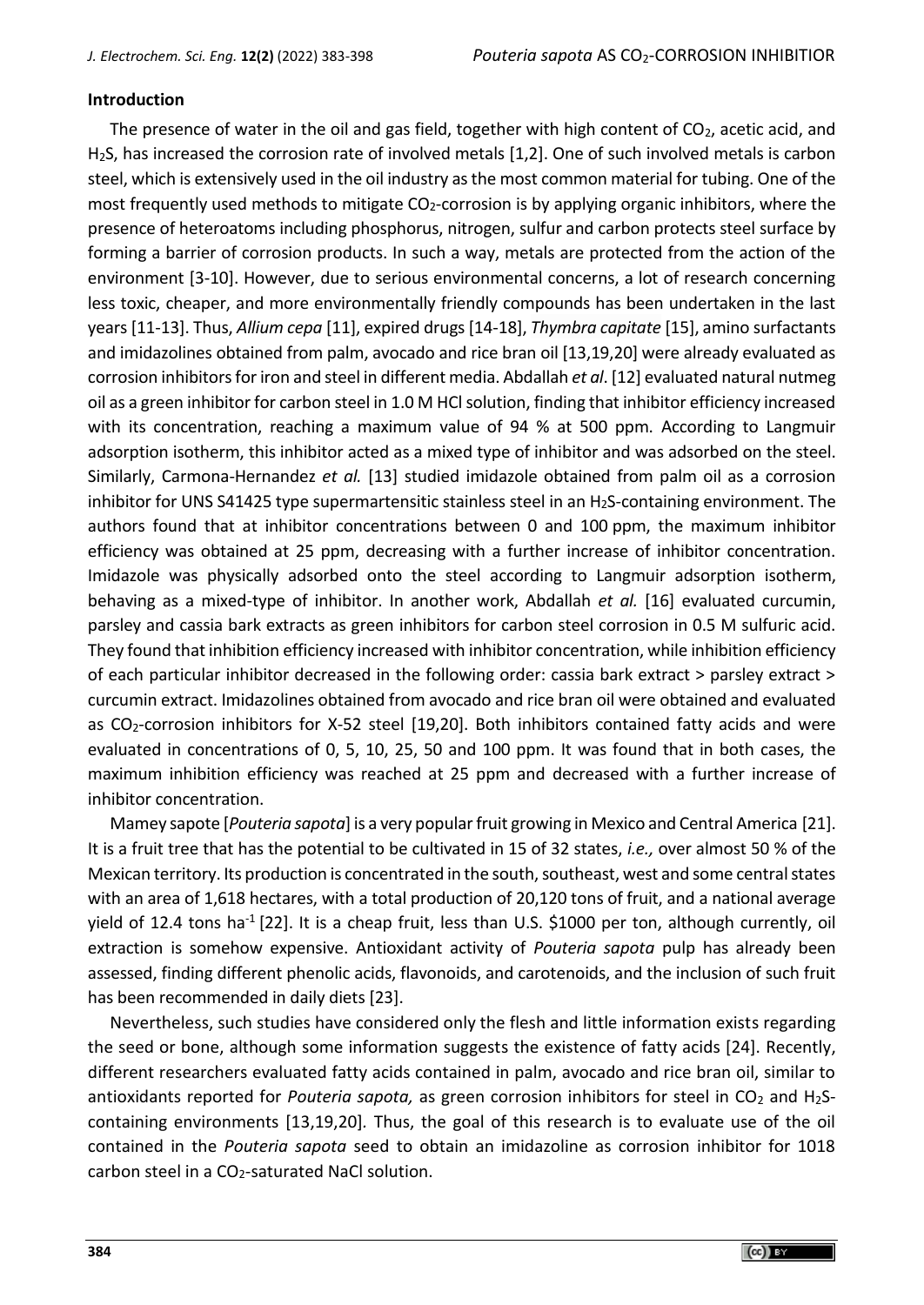## **Experimental procedure**

## *Materials and sample preparation*

The material used in this research work includes bars of 1018 carbon steel having a chemical composition given in Table 1. Specimens were grounded with 1200 grade emerging paper, rinsed with distilled water, acetone and blown with hot air.

| Element | Content, wt.% |  |  |
|---------|---------------|--|--|
| Fe      | Balance       |  |  |
|         | 0.14          |  |  |
| Mn      | 0.60          |  |  |
|         | < 0.05        |  |  |
| ח       | < 0.05        |  |  |

| Table 1. Chemical composition of 1018 carbon steel |  |  |  |
|----------------------------------------------------|--|--|--|
|----------------------------------------------------|--|--|--|

#### *Inhibitor synthesis*

Imidazoline from *Pouteria sapota* seed oil was obtained by the Soxhlet method to extract the crude oil using hexane as a solvent. Afterward, a bleaching process was carried out on the crude oil using Tonsil and activated carbon in concentrations of 2 and 0.5 %, respectively. This process was performed at 95 °C under constant stirring during 20 min. The oil obtained was filtered under a suction method and mixed with water at 95 °C. Finally, the obtained emulsion was centrifuged to obtain the semi-refined oil. This semi-refined oil was the precursor solution in the synthesis of the imidazoline-based inhibitor. The inhibitor synthesis process was carried out in two stages, as illustrated in Figure 1.



*Figure 1. Synthesis of the imidazoline-based inhibitor from semi-refined Pouteria sapota oil: (1) N-(2-hydroxyethyl) amino ethylamine; (2) Pouteria sapota oil; (3) N-[2−[(2-hydroxyethyl) amino]ethyl]−amide, fatty amide, and (4) fatty-imidazoline derivative from the raw Pouteria sapota oil, where R=alkyl chain of Pouteria sapota oil fatty acid*

At first, amidation was carried out by hydroxyethyl ethylene diamine during 2.5 hours at 140 °C. This reaction was monitored by the thin layer chromatography technique (TLC) using heptane-ethyl acetate (Sigma Aldrich) (9:1) as eluent. The reaction products were removed by washing and filtering and analysed by the Fourier transform infrared spectroscopy (FTIR) technique. The second synthesis step consisted of performing the imidazoline cyclization reaction. This was carried out once purified fatty-amide was placed at vacuum (79.58 kPa) and heated at 160 °C for 16 hours using (8.5:1.5:5) dichloromethane (Sigma Aldrich), methanol (Baker), ammonium hydroxide (Baker) as eluent while the reaction products were analysed using FTIR. The obtained inhibitor was stored inside a glass beaker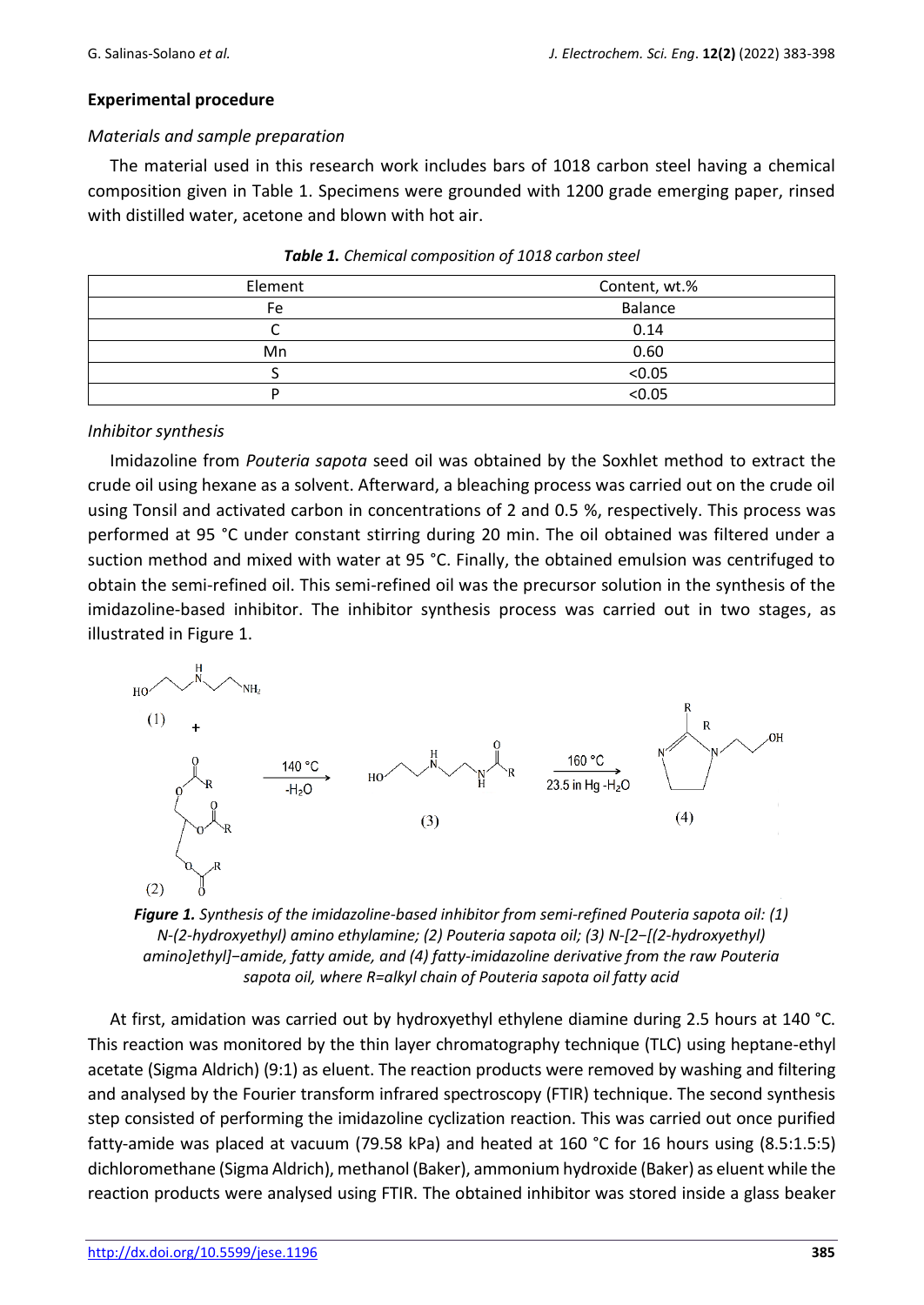at room temperature. Gas chromatography was used in order to know the type of fatty acids found in the *Pouteria sapota* seed oil as described elsewhere [25]. The oil extracted from *Pouteria sapota* seed was analyzed with an FTIR *Spectrophotometer from* Bruker. As a corrosive environment, a CO<sub>2</sub>saturated 3.5 % NaCl heated at 50 °C was used according to the NACE standard method NACE TM 177- 2005, widely used in the literature [13,19,20,25]. Before starting with corrosion tests, the solution was bubbled with  $CO<sub>2</sub>$  gas during 2 hours and the gas bubbling continued during testing. Inhibitor concentrations were chosen to be 0-100 ppm, as were also used in previous works [13,19,20]. These concentrations have also been recommended by manufacturers for commercial imidazolines. Tests were carried out under stagnant conditions as a first inhibitor screening in order to know the optimum inhibitor concentration.

## *Electrochemical tests*

Electrochemical measurements were conducted in a conventional glass cell using a potentiostat from ACM Instruments. Rods of 1018 carbon steel were encapsulated in polymeric resin with an exposed working area of 0.5 cm<sup>2</sup>. As auxiliary and reference electrodes, graphite cylindrical bars and a saturated calomel electrode (SCE) were used. Tests were performed at the temperature of 50 °C. Before starting the experiments, 30 minutes was given for the open circuit potential value (OCP) to reach a steady-state value. Potentiodynamic polarization curves were obtained by applying a cathodic potential 800 mV more negative than the free corrosion potential (*E*corr) and then the sweeping started in an anodic direction at the scan rate of 1 mV  $s<sup>-1</sup>$ , ending at a potential of 800 mV more anodic than *E*<sub>corr</sub>. Tafel extrapolation was used to calculate the corrosion current density values, *j*<sub>corr</sub>. Electrochemical impedance spectroscopy (EIS) measurements were performed at the *E*corr by applying an alternating potential of ± 10 mV in the frequency range between 10 kHz and 0.04 Hz. In order to know the change in the corrosion behavior with time, linear polarization resistance (LPR) measurements were carried out. For this, specimens were polarized ±15 mV every hour during 24 hours. All experiments were performed three times. The surface of specimens used for LPR experiments was analyzed by the scanning electronic microscope (SEM) LEO VP 1450, whereas chemical analysis of corroded specimens was performed with an X-ray energy dispersive spectrometer (EDS) attached to it.

## **Results and discussion**

## *Inhibitor characterization*

Palmitic acid is the major fatty acid contained in the *Pouteria sapota* oil with 25.5 wt.%, followed by 19.1 % of oleic acid, 16.1 % of myristic acid and 14.1 % of linoleic acid. In Table 2, the full profile of fatty acids contained in the *Pouteria sapota* oil is shown. Chemical structures of palmitic and oleic acids are given in Figure 2.

| Fatty acid     | Structure       | Type of fatty acid | Content of fatty acid, wt. % |
|----------------|-----------------|--------------------|------------------------------|
| Palmitic acid  | C16:0           | Saturated          | 24.5                         |
| Myristic acid  | C14:0           | Saturated          | 16.1                         |
| Oleic acid     | $C18:1 n-9$ cis | Unsaturated        | 19.1                         |
| Linoleic acid  | $C18:2n-6$ cis  | Unsaturated        | 14.1                         |
| Linolenic acid | $C18:3n-3$ cis  | Unsaturated        | 2.4                          |
| Arachidic acid | C20:0           | Unsaturated        | 0.6                          |

*Table 2. Fatty acid composition of Pouteria sapota oil*

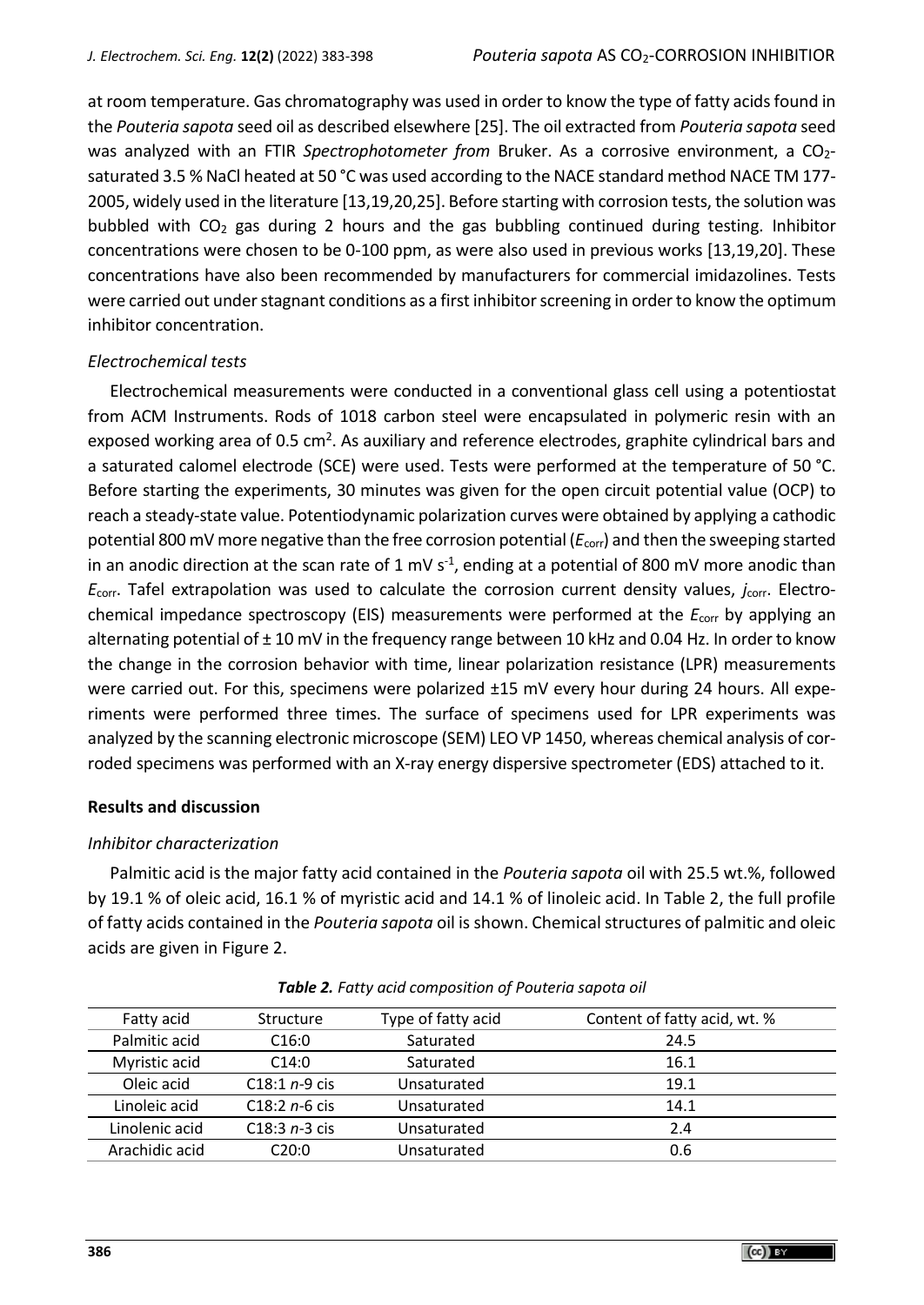

*Figure 2. Chemical structures of oleic and palmitic acids*

IR spectra of *Pouteria sapota* oil and synthesized inhibitor are shown in Figure 3. The observed C=O stretching signal at 1743 cm<sup>-1</sup> corresponds to the ester vibration, whereas at 1642 cm<sup>-1</sup> was assigned to the fatty amide. The inhibitor response presents a signal observed at 1720 cm<sup>-1</sup> which was assigned to the ester group. Observed peaks at 1560 and 1470 cm<sup>-1</sup> were assigned to C=C and C=N stretches in the ring of imidazole, whereas another signal observed at 1080 cm<sup>-1</sup> to C-H stretch. The group N-H of imidazole at 3150 cm<sup>-1</sup> is due to the aromaticity of the ring. On the other hand, the peak observed at 1630 cm<sup>-1</sup> corresponds to the C=O stretch of the amide. In addition, observed peaks at 1280 and 1200 cm<sup>-1</sup> correspond to the stretching of C-N and C-O groups, respectively. Finally, observed signals at 2920 and 2852 cm<sup>-1</sup> were assigned to the methyl and methylene groups, respectively.



*Figure 3. FTIR spectra of Pouteria sapota oil and synthesized inhibitor*

## *Open circuit potential*

The time changes of OCP values for 1018 carbon steel exposed to the CO2-saturated 3.5 % NaCl solution, without and with different inhibitor concentrations, are shown in Figure 4.



*Figure 4. Variation of OCP value with time for 1018 carbon steel in CO2-saturated 3.5 % NaCl solution containing different concentrations of inhibitor at 50°C*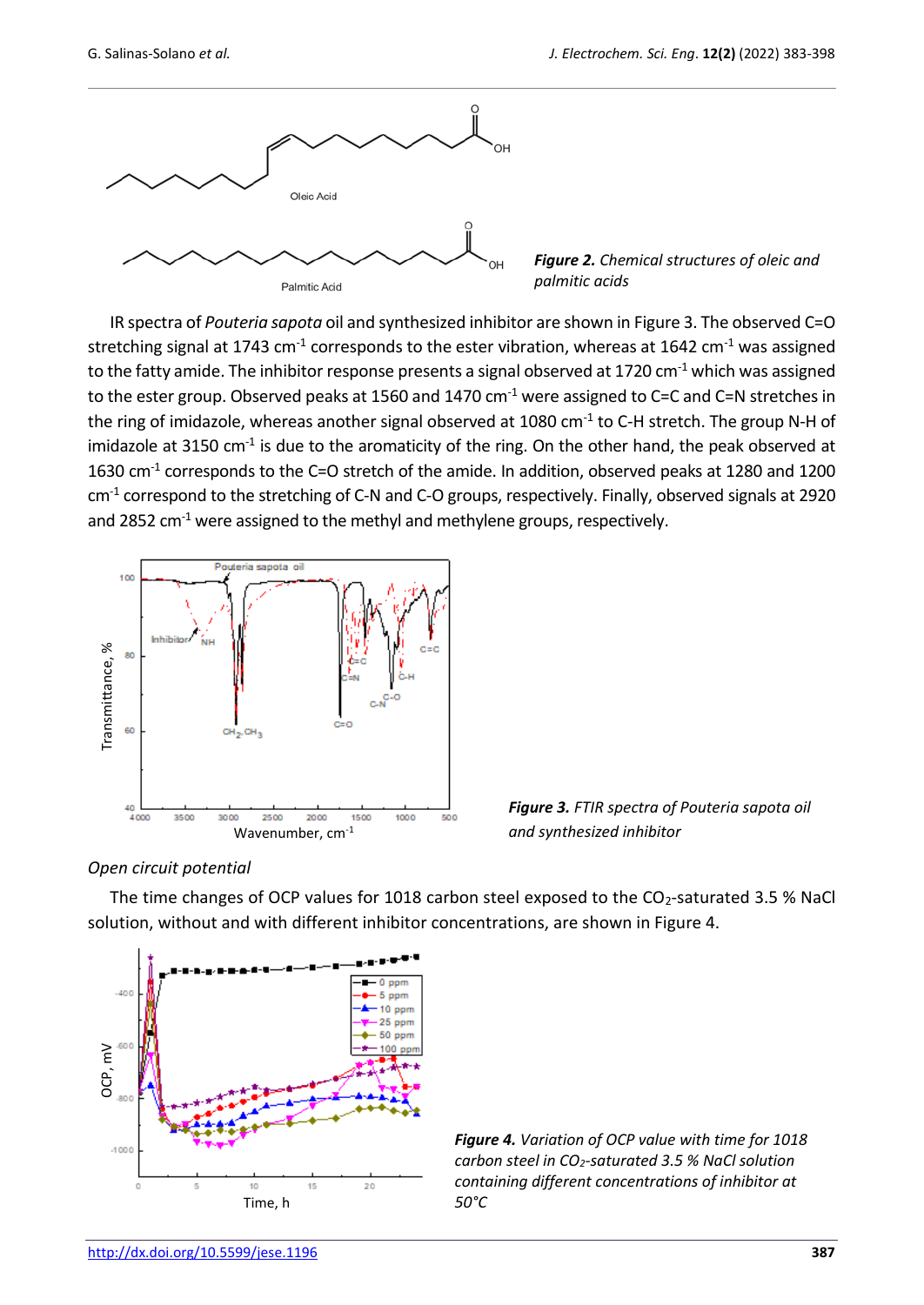Figure 4 shows that the OCP value is rapidly shifted towards the noble direction for the blank, uninhibited solution, reaching a steady-state value after 2 or 3 hours of exposure to the environment. This shift can be due to the protection of steel by the formation of iron carbonate film on its surface [26-29]. When the lowest inhibitor concentration (5 ppm) was introduced into the solution, the OCP value became more negative, reaching a steady-state value within 2-3 hours of testing. At higher inhibitor doses, *i.e.,* at 10 and 25 ppm, the OCP value became more negative. With higher doses of inhibitor, however, the OCP value shifted to a noble direction, reaching the noblest value with the addition of 100 ppm. A shift of the OCP value towards more negative values means that the metal is getting corroded, dissolving any protective film formed on the metal surface. On the contrary, if the OCP value moves toward the noble direction, it indicates that the metal has been protected by the formation of a film made from corrosion products [30].

#### *Polarization curves*

The effect of inhibitor concentrations on the polarization curve of 1018 carbon steel in the  $CO<sub>2</sub>$ saturated 3.5% NaCl solution is shown in Figure 5.



*Figure 5. Effect of inhibitor concentrations on polarization curve of 1018 carbon steel in CO2 saturated 3.5 % NaCl solution at 50°C*

Figure 5 shows that in the uninhibited solution, there is no evidence of the existence of any passive layer on the steel surface. Similar behavior is observed when 5 ppm of inhibitor were added into the system, although  $j_{corr}$  value decreased from a value of  $2.0 \times 10^{-1}$  mA/cm<sup>2</sup> down to  $10^{-2}$ mA/cm<sup>2</sup> as shown in Table 3. In the absence of inhibitor and in the CO2 environment, iron carbonate film, which is not protective, is developed on the steel surface, which is why the passive layer was not formed. With the addition of low doses of inhibitor, inhibitor reacts with the released iron ions, forming a layer of corrosion products that acts as a barrier between the metal and the environment. This barrier makes their contact more difficult, which results in a decrease of *j*<sub>corr</sub> value. As the inhibitor doses increased up to 25 ppm, a significant reduction in the *j*<sub>corr</sub> value can be observed, reaching its lowest value of  $3.0 \times 10^{-5}$  mA/cm<sup>2</sup>. After a further increase of the inhibitor concentration, however, *j*corr increased again. Generally, a decrease of *j*corr value with the addition of inhibitor is due to its adsorption on the steel surface and the formation of a passive layer. As the inhibitor concentration increases, the number of its molecules covering the steel surface increases The existence of the existence of the existence of the same electric charge, there is an electrostatic repulsion among the existence of the same electric controllation among potential, and the existence of the existence o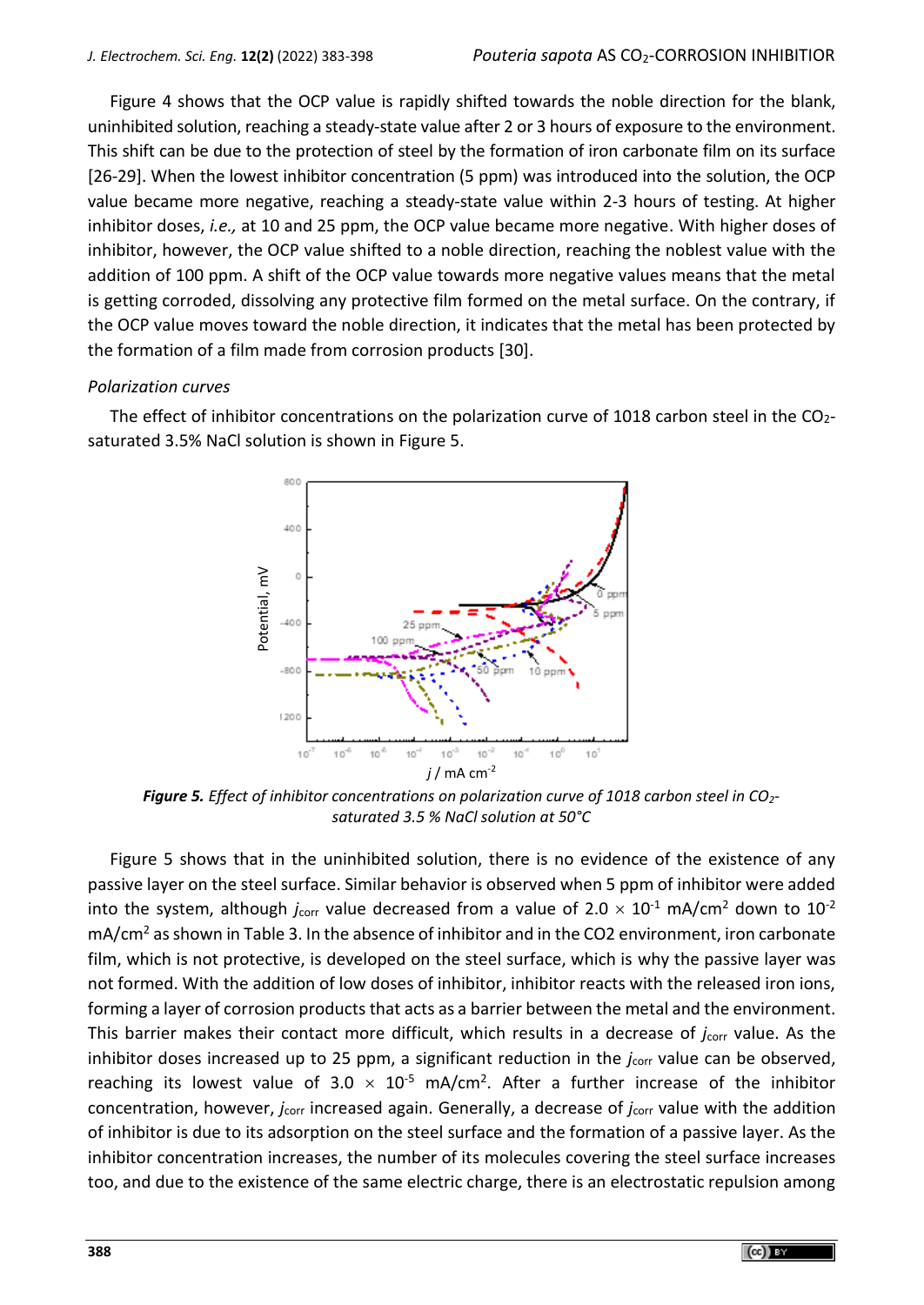inhibitor molecules. This results in the inhibitor desorption from the steel surface, leaving the unprotected metal at the places of desorption. Salinas-Solano *et al.* [19] reported the lowest *j*<sub>corr</sub> value of 2.34  $\times$  10<sup>-4</sup> mA/cm<sup>2</sup> whereas Cruz-Zabalegui *et al.* [20] reported the value of 6.0  $\times$  10<sup>-3</sup> mA/cm<sup>2</sup> for carbon steel in CO<sub>2</sub>-saturated 3.5 % NaCl solution, by using amino surfactants and imidazolines obtained from avocado and rice bran oil, respectively. Both reported *j<sub>corr</sub>* values are, however, much higher than the minimal value of *j*<sub>corr</sub> = 3.0×10<sup>-5</sup> mA/cm<sup>2</sup> reported in this study (Table 3). Polarization curves for inhibitor concentrations higher than 5 ppm in Figure 5 displayed the presence of a passive layer.

The values of *j*corr were used to calculate the inhibitor efficiency values (*IE*) as follows:

$$
IE = \frac{j_{\text{corr}} - j_{\text{corr/inh}}}{j_{\text{corr}}} 100
$$
 (1)

where the corrosion current density values obtained in the absence and presence of the inhibitor are represented by *j*corr and *j*corr/inh, respectively. Calculated *IE* values are listed in Table 3.

| $C_{\text{inh}}$ / ppm | $E_{corr}/mv$ | $j_{corr}$ / mA cm <sup>-2</sup> | $E_{\text{pit}}$ / mV    | $\beta$ <sub>a</sub> / mV dec <sup>-1</sup> | $\beta_c$ / mV dec <sup>-1</sup> | IE / $%$ | $\theta$ |
|------------------------|---------------|----------------------------------|--------------------------|---------------------------------------------|----------------------------------|----------|----------|
| 0                      | $-240$        | $2.0 \times 10^{-1}$             | $\overline{\phantom{a}}$ | 50                                          | 245                              |          |          |
|                        | $-300$        | $3.0 \times 10^{-2}$             | $\qquad \qquad -$        | 60                                          | 200                              | 95.0     | 0.95     |
| 10                     | -850          | $3.0 \times 10^{-4}$             | $-255$                   | 65                                          | 380                              | 99.8     | 0.99     |
| 25                     | $-700$        | $3.0 \times 10^{-5}$             | $-290$                   | 70                                          | 400                              | 99.9     | 0.99     |
| 50                     | $-830$        | $2.0 \times 10^{-5}$             | $-230$                   | 75                                          | 450                              | 99.9     | 0.99     |
| 100                    | -680          | $6.0\times10^{\text{-}4}$        | $-110$                   | 80                                          | 300                              | 99.7     | 0.99     |

*Table 3. Electrochemical parameters obtained from polarization curves*

Data in Table 3 show an increase in the inhibitor efficiency value with an increase in its concentration up to 25 ppm, and a decrease for higher concentrations. The fractional surface coverage by the inhibitor  $(\theta)$ , which was calculated by dividing the inhibitor efficiency value by 100, behaves in the same fashion as the inhibitor efficiency. The highest efficiency value of 99 % was obtained with the addition of 25 ppm, which is similar to the reported by Salinas-Solano *et al*. [19] but higher than 93 % reported by Cruz-Zabalegui *et al*. [20]. Zheng *et al*. [31] used a mercaptopropionic acid-modified oleic imidazoline as a highly efficient corrosion inhibitor for carbon steel in  $CO<sub>2</sub>$ -saturated formation water and obtained *IE* value of 95 % with the addition of 20 ppm. At the same time, *j*<sub>corr</sub> value was decreased for 2 orders of magnitude. Sotelo-Mazon *et al*. [32] obtained *IE* of 99 % with imidazoline synthesized from wasted avocado oil for carbon steel in CO<sub>2</sub>-saturated 3.5 % NaCl solution, and *j*<sub>corr</sub> value was reduced for 2 orders of magnitude, from 0.1 to 0.001 mA cm-2 . Okafor *et al*. [33] obtained an inhibitor efficiency of 97 % with the addition of 200 ppm of a rosin amide imidazoline for N80 carbon steel in CO<sub>2</sub>saturated simulated formation water, with the reduction of  $j_{\text{corr}}$  value from 0.1 down to 0.005 mA cm<sup>-2</sup>. Therefore, the present results, which show that for a relatively low inhibitor concentration of 25 ppm, high inhibitor efficiency of 99 % is attained and *j*corr value is reduced for even four orders of magnitude, are very encouraging. All these justify the use of *Pouteria sapota,* not only because it is a green inhibitor but also because it is obtained from a waste agro-industrial product that is a very abundant product in our country that can be utilized in this way.

A possible effect of pitting corrosion, which is a localized type of corrosion characteristic for breaking of passive film on stainless steel in solutions containing chloride ions, is further explored. The effect of the inhibitor concentration on the pitting potential  $(E_{\text{pit}})$  value can be seen in Table 2. Since no passive film formation at 0 and 5 ppm was observed, there is no value for *E*pit at these inhibitor concentrations. However, it can be seen that at the inhibitor concentration of 10 ppm,  $E_{\text{pit}}$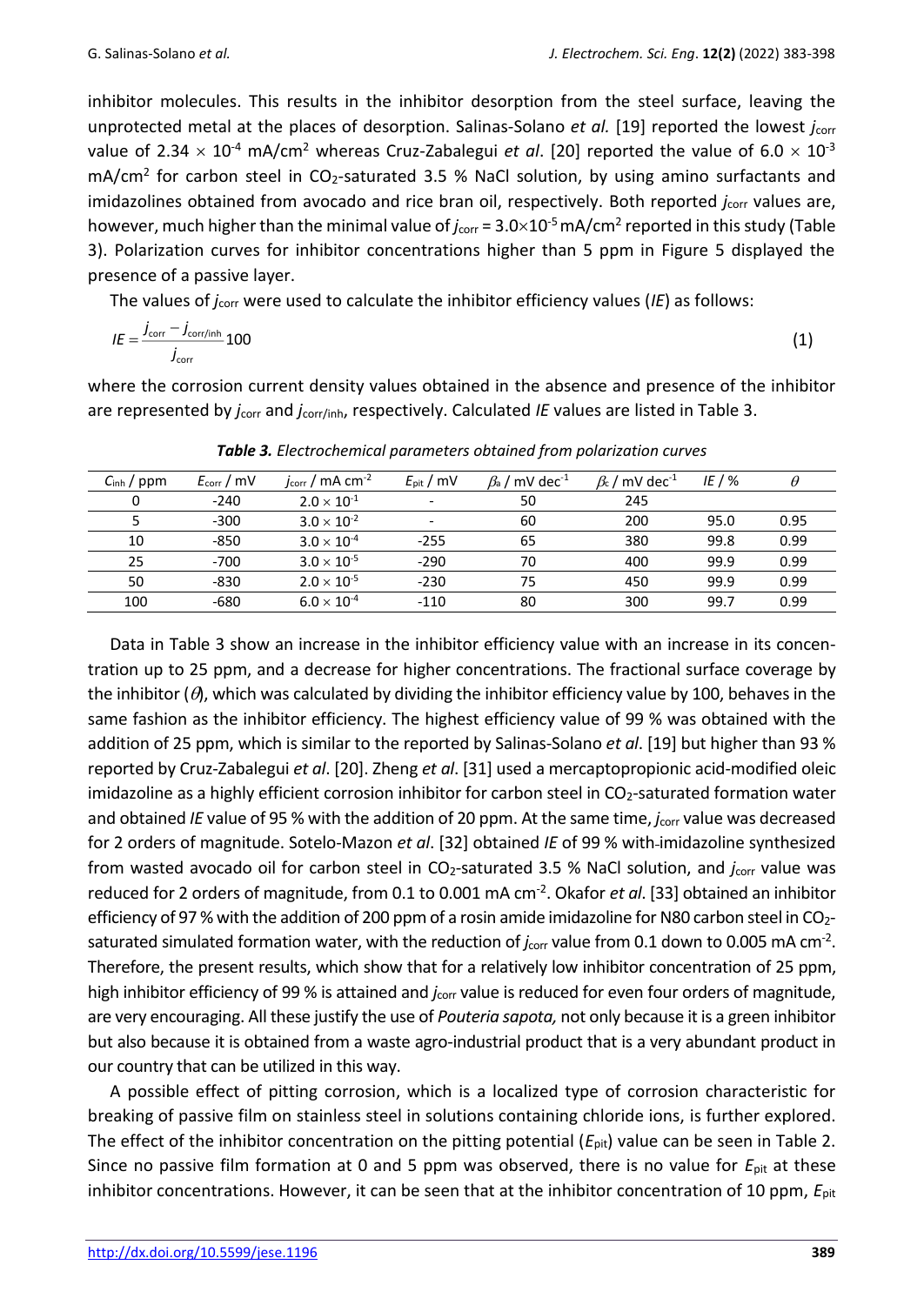value of -255 mV is observed, and it became more active at 25 ppm, showing *E*pit of -290 V. As the inhibitor concentration increased further,  $E_{\text{pit}}$  attained more positive values of -230 and -110 mV at inhibitor concentrations of 50 and 100 ppm, respectively.

Data in Table 2 clearly shows that anodic Tafel slopes remained virtually unaffected by the addition of the inhibitor, unlike the cathodic one, which was greatly affected, indicating that this inhibitor behaves as a mixed-type of inhibitor with a predominant cathodic effect. This way, it can be said that anodic reactions such as iron dissolution remained practically unaffected by the addition of the inhibitor, whereas cathodic reactions such as oxygen reduction and hydrogen evolution (HE) were severely affected. This indicates that this inhibitor blocked the sites where protons can be adsorbed on the metal surface for the HE reaction [34,35].

It has already been established that the adsorption of an organic compound such as an inhibitor on a metal surface depends, among other things, upon its chemical structure and chemical compositions of substrate and electrolyte [36]. At the steel/electrolyte interface, an organic compound can be absorbed by: i) electrostatic interaction between metal and inhibitor, ii) interaction between the inhibitor uncharged electron pairs and metal surface, and iii) interaction of  $\pi$  electrons of inhibitor with the metal [25]. In order to get more information about the way of interaction between an inhibitor and metal, it is necessary to know the adsorption isotherm. In Figure 6, different adsorption isotherm models, *i.e*., Langmuir, Temkin and Frumkin, are tested with data obtained for different concentrations of Pouteria sapota oil as an inhibitor for 1018 carbon steel in CO<sup>2</sup> saturated 3.5 % NaCl.

It is obvious from Figure 6 that the best fit to predicted linear dependences, measured by the correlation factor (R<sup>2</sup>), were obtained for the Langmuir type of adsorption isotherm. For this isotherm, this factor was 0.99, whereas, for Temkin and Frumkin isotherms, it had values of 0.70 and 0.79, respectively. This factor is a measure of the correlation between experimental and predicted data, and closer to the unit, the better is the correlation.



*Figure 6. a) Langmuir, b) Frumkin and c) Temkin isotherm plots for 1018 carbon steel in CO2-*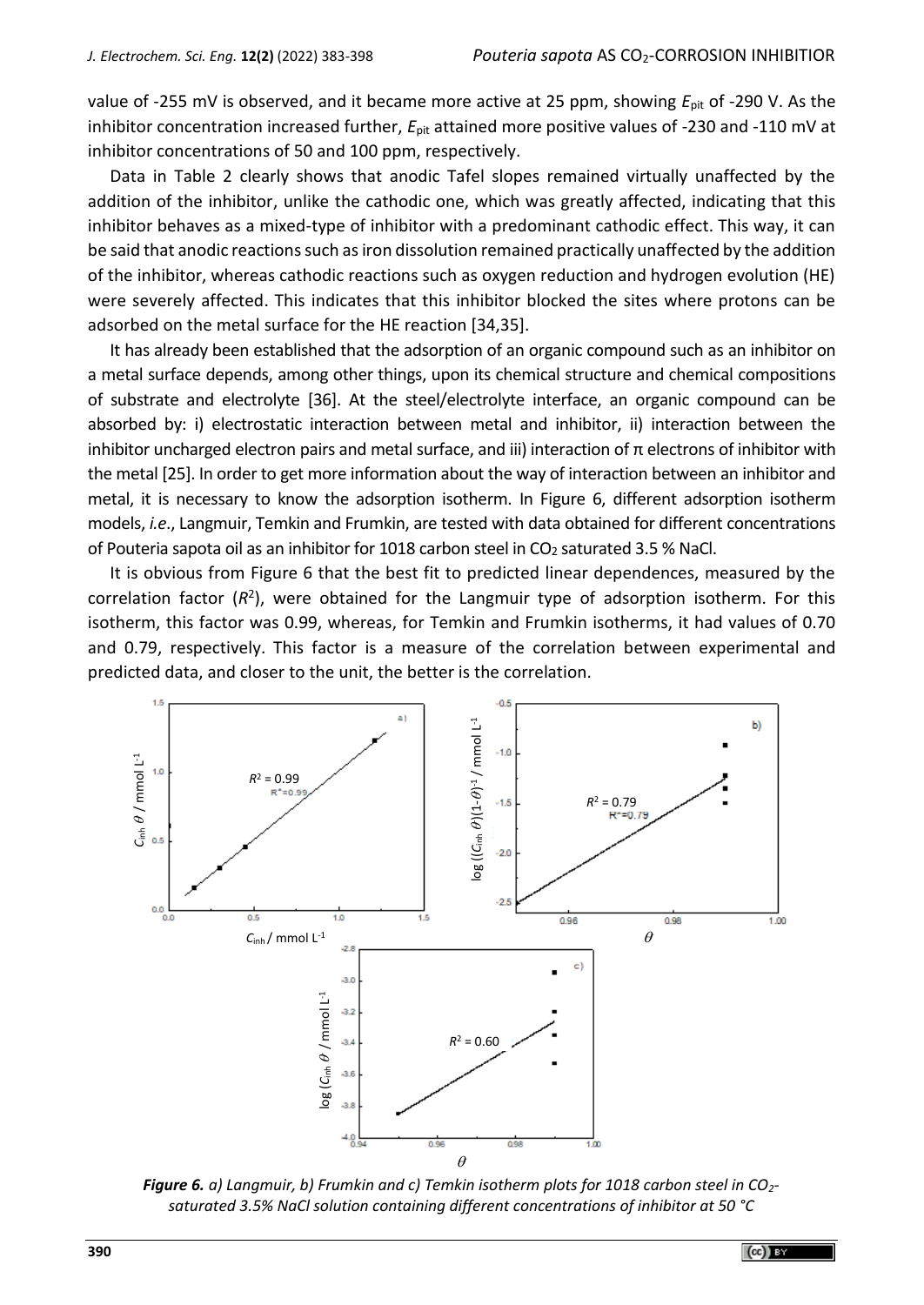Langmuir isotherm assumes that the interaction between molecules and a surface can be described by a simple equilibrium, with the equilibrium constant  $K_{ads}$ . It does not take the interaction between adsorbed molecules into account, nor modification of the surface by the adsorption. Langmuir adsorption isotherm is a function between the fractional surface coverage by the inhibitor  $(\theta)$  and its concentration  $(C_{inh})$  according to equation (2):

$$
\frac{C_{\text{inh}}}{\theta} = \frac{1}{K_{\text{ads}}} + C_{\text{inh}}
$$
 (2)

The adsorption equilibrium constant  $K_{\text{ads}}$  has a relationship with the standard free energy of adsorption ( $\Delta G^0$ <sub>ads</sub>) through the following equation (3):

$$
G0_{ads} = -RT \ln(106 Kads)
$$
 (3)

where *R* is the universal gas constant, and *T* is the absolute temperature. Using data from Figure 6a, the calculated value for ∆G<sup>o</sup><sub>ads</sub> was −43.34 kJ mol<sup>-1</sup>, indicating strong adsorption on the metal surface due to the sharing of charges between the molecules and/or the formation of coordinated type bonds (chemisorption).

One of the explanations for the high inhibitory effect of imidazoline is the presence of nitrogen atoms located in the structural ring, as well as the high number of carbon atoms in the molecule, which will act as a barrier against electrolyte. Also, double bonds in the compound chemical structure have been reported as part of this high inhibitory efficiency [36]. Compounds found by the gas chromatography analysis detected the presence of palmitic (C16:0), myristic (C14:0), oleic (C18:1 n-9 cis), linoleic (C18:2 n-6 cis) and linolenic (C18:3 *n*-3 cis) acids in proportions of 24.5, 16.1, 19.1, 14.1 and 2.4 wt.% [36]. These compounds meet two characteristics that make an organic compound a very efficient inhibitor, i.e., long chains of hydrocarbons and the presence of double bonds.

## *Linear polarization resistance (LPR) measurements*

Data given in Figure 7 represent the variation on the polarization resistance  $(R_p)$  value with the inhibitor concentration in the  $CO<sub>2</sub>$  environment.





For uninhibited solution,  $R_p$  value remained practically constant throughout the testing time, exhibiting a relatively low value, close to 100  $\Omega$  cm<sup>2</sup>. A remarkable increase of  $R_\text{p}$  value was observed as soon as the inhibitor was added into the solution, which is believed to be due to the adsorption of the inhibitor onto the steel surface. As long as the metal surface area covered by the inhibitor increases, the value for *R*p increases too. In the same way, as the inhibitor concentration increases, an increase of  $R_p$  value was also observed, but only up to the inhibitor concentration of 25 ppm. The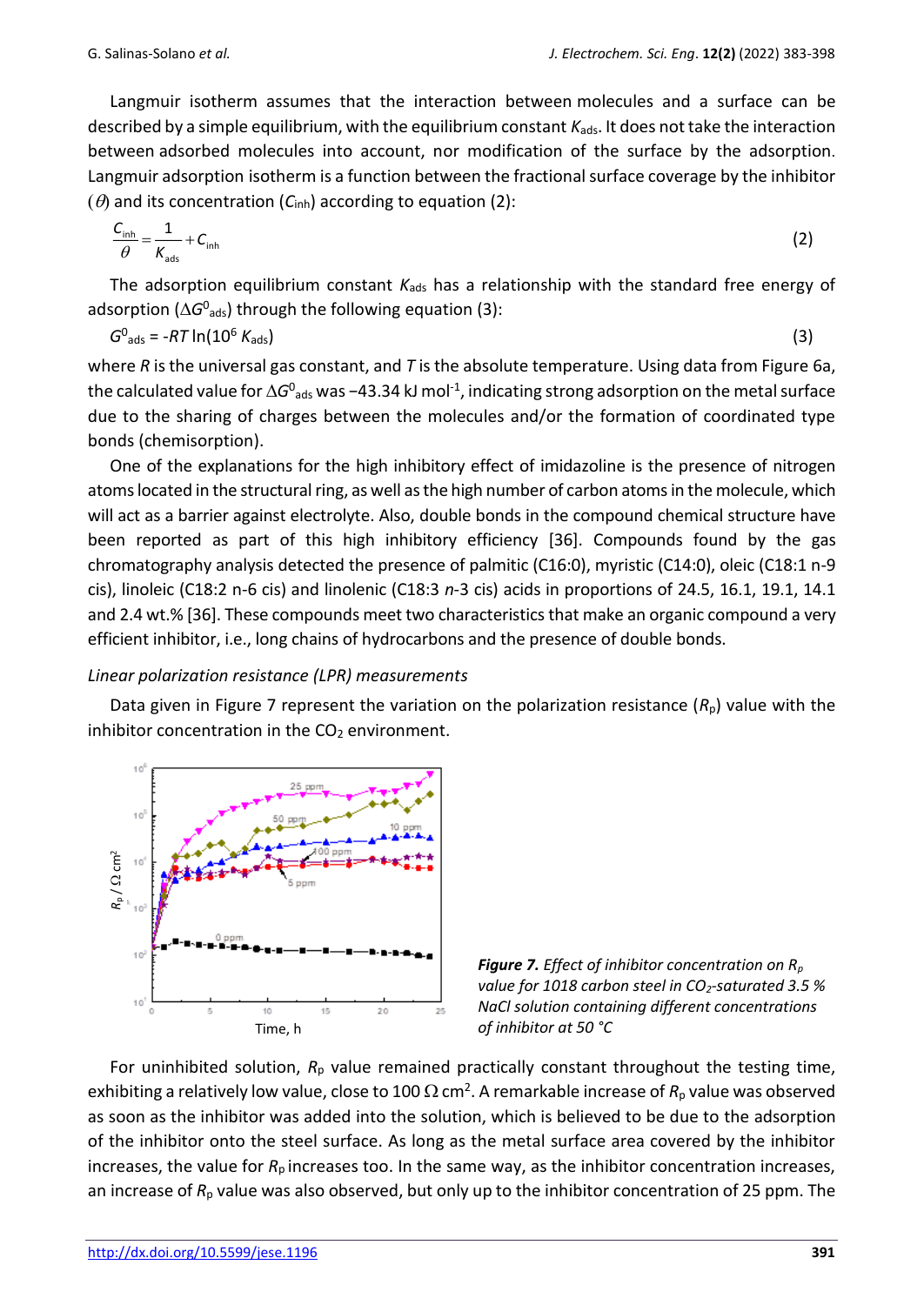obtained *R*<sup>p</sup> values were up to four orders of magnitude higher than that obtained in the uninhibited solution. With a further increase of the inhibitor concentration,  $R<sub>p</sub>$  values decreased, which can be due to the electrostatic repulsion between inhibitor molecules, when they are too many and very close to each other that a desorption process occurs.

It was already shown [36] that the tested inhibitor is not a pure compound because it contains fatty acids (Table 2), where the main are oleic and palmitic acids with chemical structures given in Fig. 3, although the presence of myristic and linoleic acids is important also. It is not very clear which one of these compounds isresponsible for corrosion inhibition, but it is very likely that it is due to a synergistic effect of different compounds. The presence of N atoms in the imidazole group makes these fatty acids highly susceptible to protonation [37]. However, as established above, organic compound structure affects its performance, and according to Jovancicevic *et al*. [38], it was found that the longer the alkyl group's hydrocarbons chain is, the compound is a more efficient inhibitor. Alternatively, the presence of double bonds into the inhibitor structure improved the inhibitor adsorption onto the steel surface [38]. Thus, the presence of compounds with long hydrophobic chains and double bonds, in addition to the presence of N atoms susceptible to protonation, makes this inhibitor highly efficient.

## *EIS measurements*

In order to elucidate the corrosion mechanism for 1018 carbon steel in  $CO_2$ -saturated 3.5 % NaCl solution in the absence and presence of inhibitor, some EIS measurements at the open circuit potential were performed. Figure 8 shows the results presented in both Nyquist and Bode formats.



*Figure 8. Effect of inhibitor concentration on: a) Nyquist and b) and c) Bode plots of 1018 carbon steel in CO2 saturated 3.5 % NaCl solution containing different concentrations of inhibitor at 50 °C*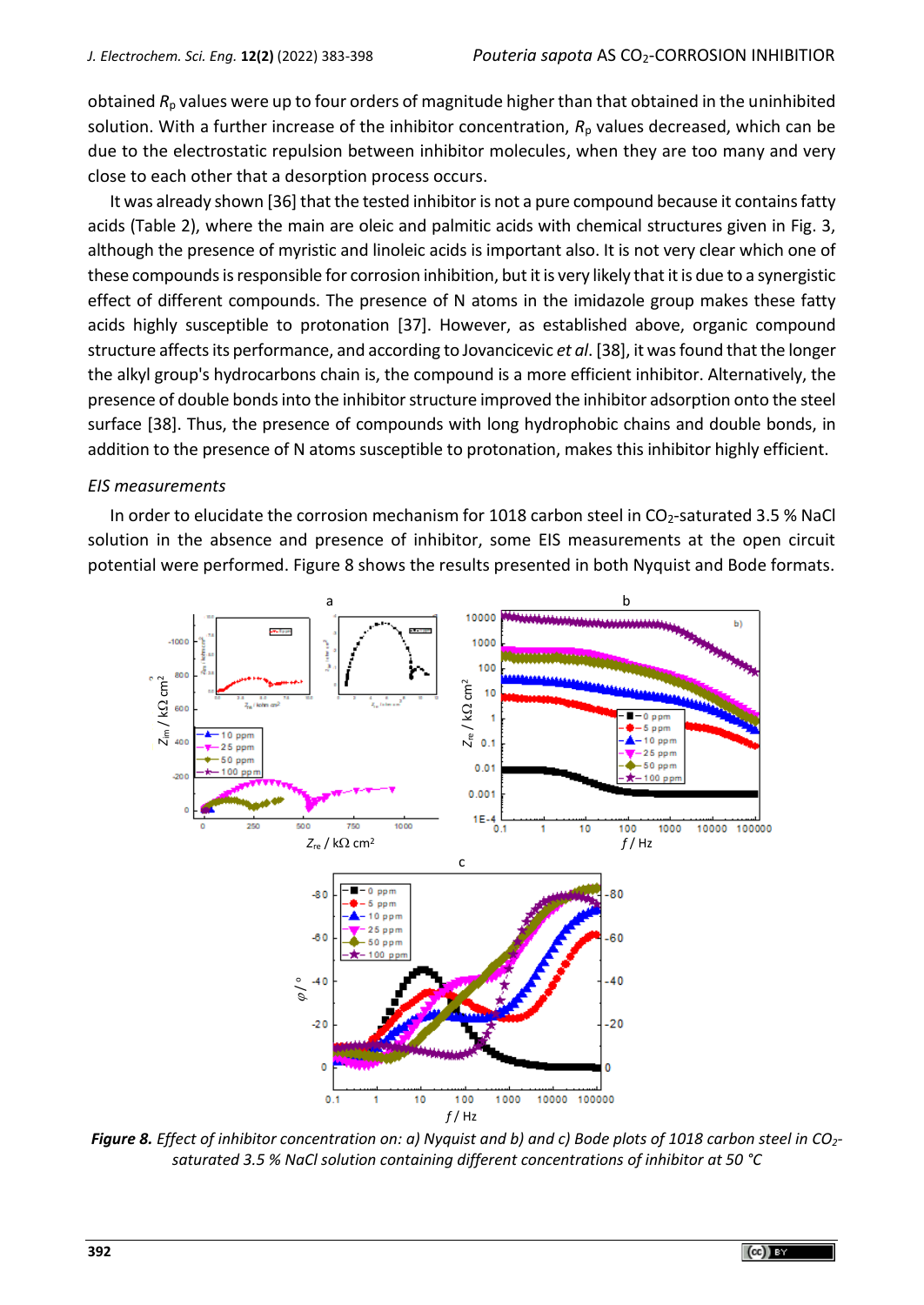Nyquist data display two capacitive semicircles, one at high to medium frequencies and the other at the lowest frequencies (Figure 8a). The resulting semicircles seem to be imperfect due to the heterogeneity and roughness of the sample surface. The first, high-frequency semicircle, is related to the formation of corrosion products, whereas the second, lower frequency semicircle, is related to the electrochemical double-layer and charge transfer reaction due to corrosion. The shapes of Nyquist and Bode plots did not change with the addition of inhibitor, indicating that the corrosion mechanism is not affected by inhibitor addition. The semicircle diameters, however, increased with an increase of inhibitor concentration, reaching the highest values at 25 ppm of inhibitor. A further increase of the inhibitor concentration above 25 ppm caused a decrease of semicircle diameters.

On the other hand, Bode plots in the modulus format (Figure 8b) showed that at the lowest frequencies, impedance modulus is the lowest for the solution in the absence of an inhibitor. Impedance modulus increased with the inhibitor concentration, attaining more than four orders higher magnitude with the addition of 25 ppm of inhibitor. A further increase in the inhibitor concentration caused a decrease in the low-frequency impedance modulus value. The modulus impedance value at the lowest frequency takes into account all resistance contributions such as electrolyte or solution resistance ( $R_s$ ), charge transfer resistance through double electrochemical layer ( $R_{\rm ct}$ ) and the resistance of the film formed by the corrosion products  $(R_f)$ . Since the sum of the last two, *i.e.*,  $R_{ct}$  +  $R_f$  is defined as the polarization resistance value (*R*p), we can see that the variation of the lowest frequency impedance modulus value observed in Figure 8b behaves in the same way as  $R_p$  in Figure 7.

At higher frequencies, impedance modulus data in Figure 8b show sloping lines characteristic of capacitive impedance responses, where higher impedance values imply lower capacitance values. It is seen in Figure 8b that capacitive impedances increased (capacitance decreased) with the addition of inhibitor up to 25 ppm, and decreased (capacitance increased) for higher inhibitor concentrations. It has already been known that two different electric interface values, such as electrical resistance and capacitance, are inversely proportional [37-43], and thus, an increase in the resistance value decreases the capacitance value. This proves the ability of the studied extract to reduce the aggressive action of the acid medium. According to the Helmholtz model, the reduction in the capacitance value indicates an increase of the double layer thickness, which can be referred to as the development of a compact protective film on the metal surface by the inhibitor adsorption [44-46].

The phase angle Bode plots (Figure 8c) show the presence of two peaks, one at higher and the other at lower frequencies, defining two separate relaxations (RC) time constants characteristic for interfacial and film regions. These suggest two phenomena are happening and that the corrosion process is not only under interfacial charge transfer control.

#### *Surface analysis*

SEM micrographs of corroded steel surfaces in  $CO<sub>2</sub>$ -saturated 3.5 % NaCl solution in the absence and presence of inhibitor are shown in Figure 9. For corroded steel surface in the absence of inhibitor, Figure 9a presents a high area that corroded uniformly, just as predicted by polarization and  $R<sub>p</sub>$  results.

Similar is observed in Figure 9b, presenting the image of steel surface when 5 ppm of inhibitor were added to the solution, although the corroded surface area is somewhat smaller in the presence of the inhibitor. As the amount of inhibitor was increased further, the corrosion type shifted from uniform to a localized type of corrosion such as pitting corrosion, which is clearly seen in Figure 9c. The surface with the lowest damaged area by corrosion was found for steel corroded in the presence of 25 ppm of inhibitor, shown in Figure 9d. Here, the number of pits is the lowest, as predicted by polarization curves and *R*<sup>p</sup> measurements shown in Figures 3 and 6, respectively.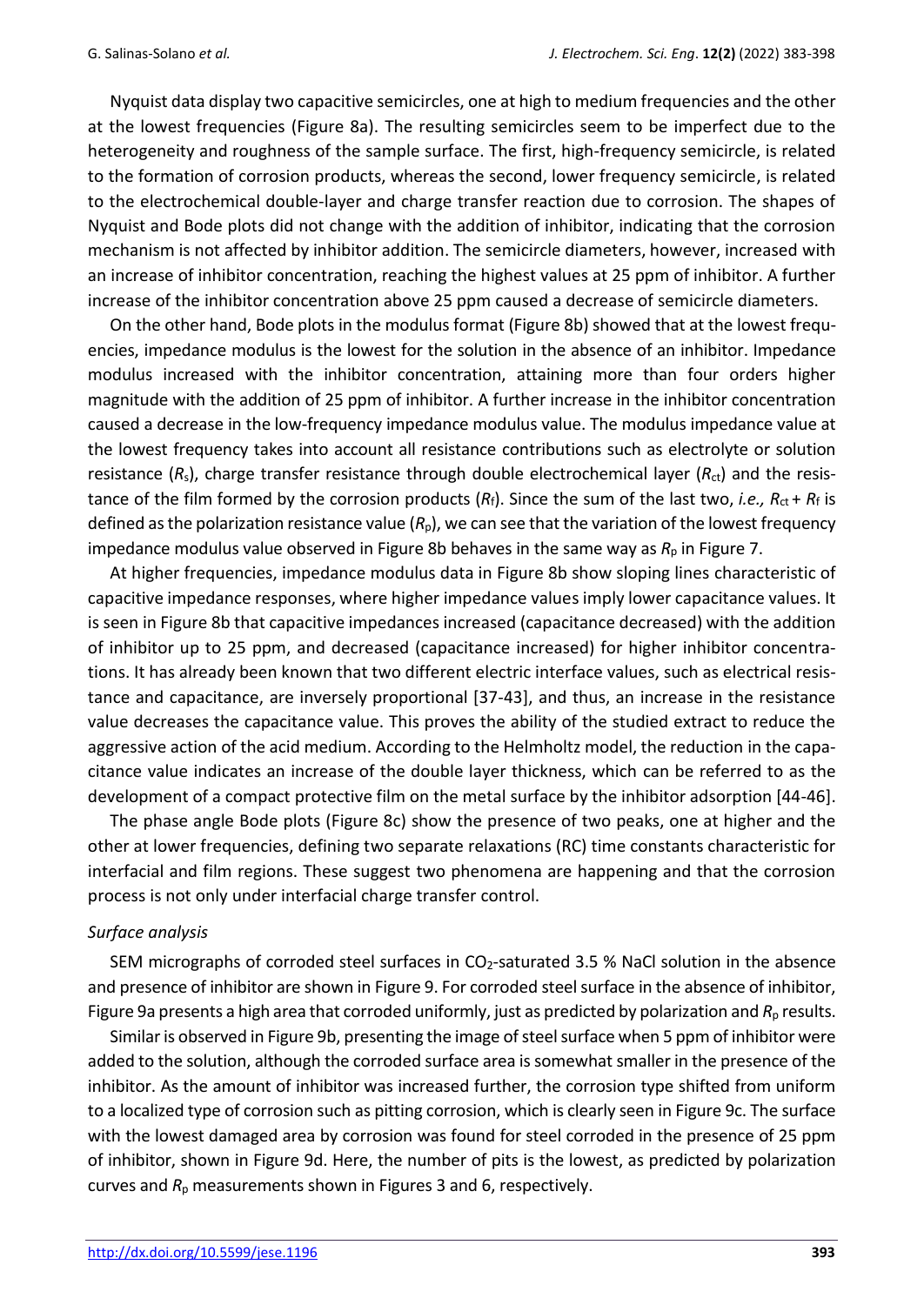

*Figure 9. SEM micrographs of 1018 carbon steel corroded in CO2-saturated 3.5% NaCl solution at 50 °C containing following concentrations of inhibitor: a) 0; b) 5; c) 10; d) 25; e) 50; f) 100 ppm*

EDS microchemical analysis performed on the corrosion products layer is presented in Figure 10. For specimens corroded in the absence of inhibitor, Figure 10a shows only chemical elements present in the steel and the corrosive environment such as Fe, C and O. For specimens corroded in the presence of the inhibitor (Figure 10b-d), Fe, C and O were also present, but the amounts of C and O were higher than found in specimens corroded in the absence of inhibitor since imidazoline contains both chemical elements. Elements present in the abrasives, such as Al from  $Al_2O_3$  particles and SiC in the abrading paper, were also present.

Thus, the addition of the inhibitor decreased not only the corrosion rate but also the type of corrosion, changing it from the uniform type in the absence of inhibitor to a localized type of corrosion when the inhibitor is added. This is expected since for inhibitor concentrations higher than 5 ppm a passive layer is formed on the top of the steel according to polarization curves shown in Figure 5, and this passive layer can be disrupted, giving place to localized type of corrosion such as pitting.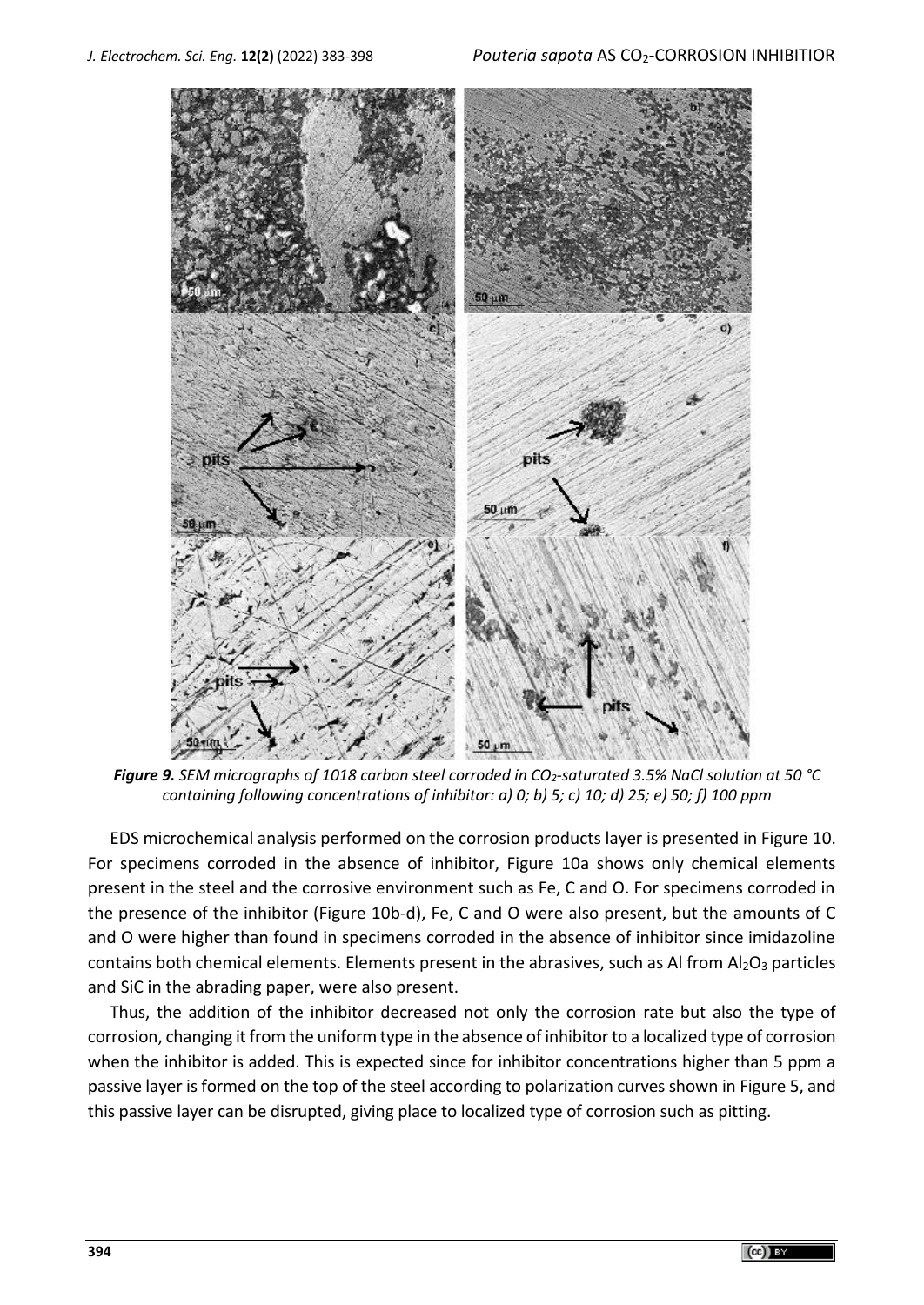

*Figure 10. EDS microchemical analysis of corrosion products layer formed on 1018 carbon steel corroded in CO2-saturated 3.5% NaCl solution at 50 °C, containing following concentrations of inhibitor: a) 0; b) 5; c) 10; d) 25 ppm*

## *Corrosion inhibition mechanism*

As mentioned above, the obtained imidazoline is chemically adsorbed on the steel surface due to the sharing of charges between molecules and/or the formation of coordinated type bonds. Imidazoline contains a hydrophilic, imidazole group, and a hydrophobic alkyl group given by fatty acids, which present saturated and unsaturated structures. The high inhibitory effect of imidazoline compounds has been related to the structure of the inhibitor due to the nitrogen atoms located in the structural ring, to the long chain of hydrocarbons acting as a barrier against water and chlorides, and finally, to unsaturated double bonds present in the inhibitor which is chemically adsorbed on the surface of Fe (which form a very stable protective film). To give a better explanation about the corrosion inhibition process in the presence of the antioxidant constituents of the extract on the steel surface, a schematic diagram of the adsorption is shown in Figure 11.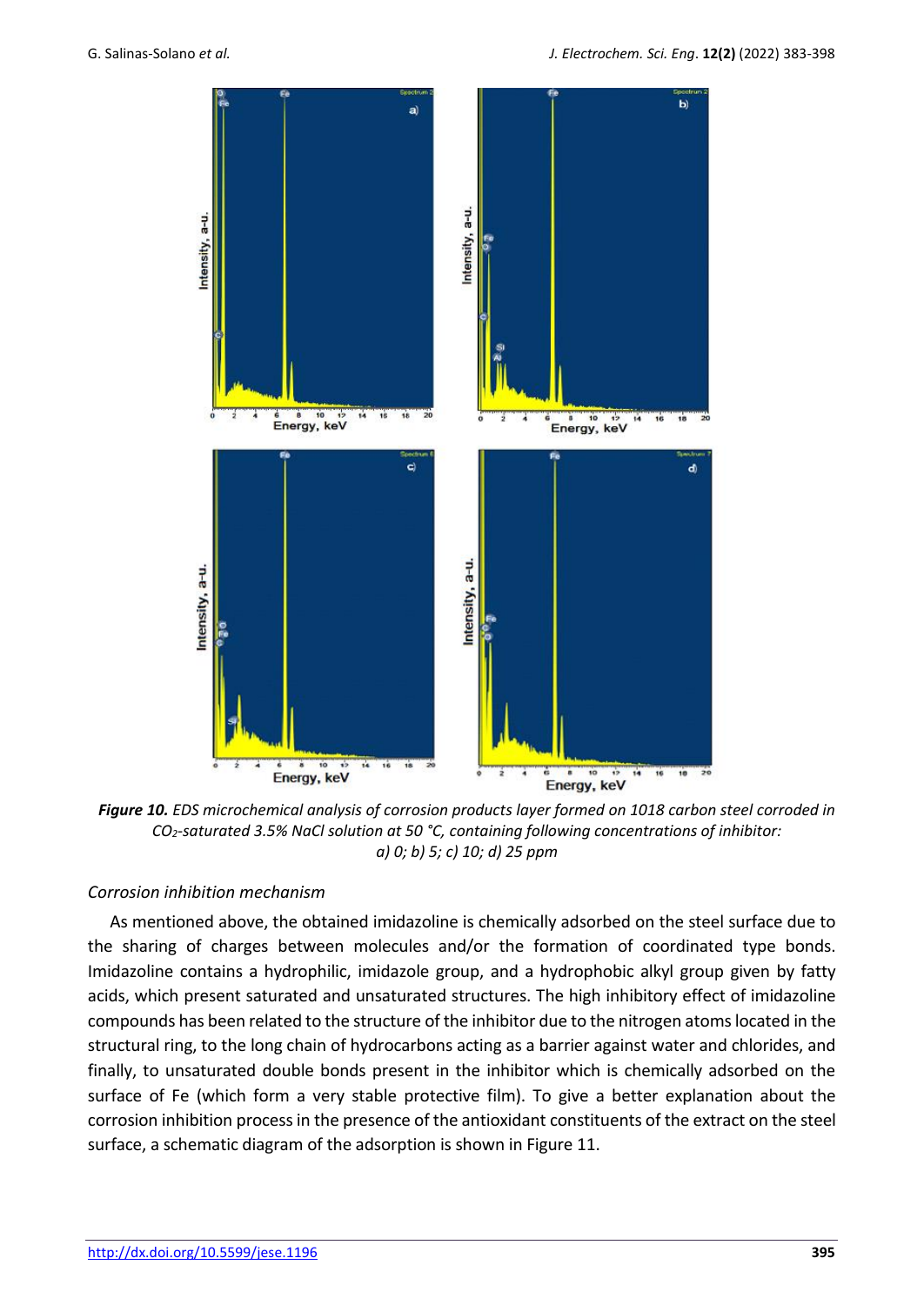

*Figure 11. Chemisorption process between antioxidant constituents in Pouteria sapota extract. Unshared pairs of electrons are in pink color, heteroatoms in red, and π bond orbitals are the dotted line*

Compounds contained in the *Pouteria sapota* extract have a strong electron-donating and chelating capacity with steel, giving the extract the ability to inhibit metal corrosion. This chemisorption is preferable by an electronic interaction between unshared pairs of electrons from heteroatoms and π bond orbitals from the molecules and the benzene rings with the d orbitals on the metallic surface until the formation of a very adherent barrier of molecules.

## **Conclusions**

An imidazoline obtained from fatty acids contained in *Pouteria sapota* seed oil has been evaluated as an inhibitor for CO<sub>2</sub> corrosion of 1018 carbon steel in 3.5 % NaCl at 50 °C. It was found that the main fatty acids are palmitic, oleic, myristic and linoleic acid. The obtained imidazoline was proved to be an excellent mixed-type of inhibitor, which affected both cathodic and anodic reactions but with a stronger effect on the cathodic one. The inhibitor is chemically adsorbed onto the steel surface according to the Langmuir type of adsorption isotherm. Inhibitor efficiency increased with its concentration up to 25 ppm, but after this critical concentration, its efficiency decreased. Polarization curves indicated that *I*<sub>corr</sub> value decreased more than four orders of magnitude when 25 ppm of inhibitor were added due to the formation of a passive layer onto the steel surface. This is supported by EIS data that showed two separate relaxation processes due to interfacial and film regions. The type of corrosion was affected by the addition of inhibitor, changing from the uniform to a localized type of corrosion.

## **References**

- [1] T. Pojtanabuntoeng, M. Salasi, *Electrochimica Acta* **258** (2017) 442-452. [https://doi.org/](https://doi.org/10.1016/j.electacta.2017.11.081) [10.1016/j.electacta.2017.11.081](https://doi.org/10.1016/j.electacta.2017.11.081)
- [2] T. Doi, T. Adachi, T. Kudo, N. Usuki, *Corrosion Science* **117** (2020) 108931. [https://doi.org/](https://doi.org/10.1016/j.corsci.2020.108931) [10.1016/j.corsci.2020.108931](https://doi.org/10.1016/j.corsci.2020.108931)
- [3] F. E. Abeng, V. Anadebe, P. Y. Nkom, K. J. Uwakwe, E. G. Kamalu, *Journal of Electrochemical Science and Engineering* **11(1)** (2021) 11-26. <https://doi.org/10.5599/jese.887>
- [4] W. Boukhedena, S. Deghboudj, *Journal of Electrochemical Science and Engineering* **11(4)** (2021) 227-239. <https://doi.org/10.5599/jese.1050>
- [5] S. Bashir, V. Sharma, H. Lgaz, I. M. Chung, A. Singh, A. Kumar, *Journal of Molecular Liquids* **263** (2018) 454-462. <https://doi.org/10.1016/j.molliq.2018.04.143>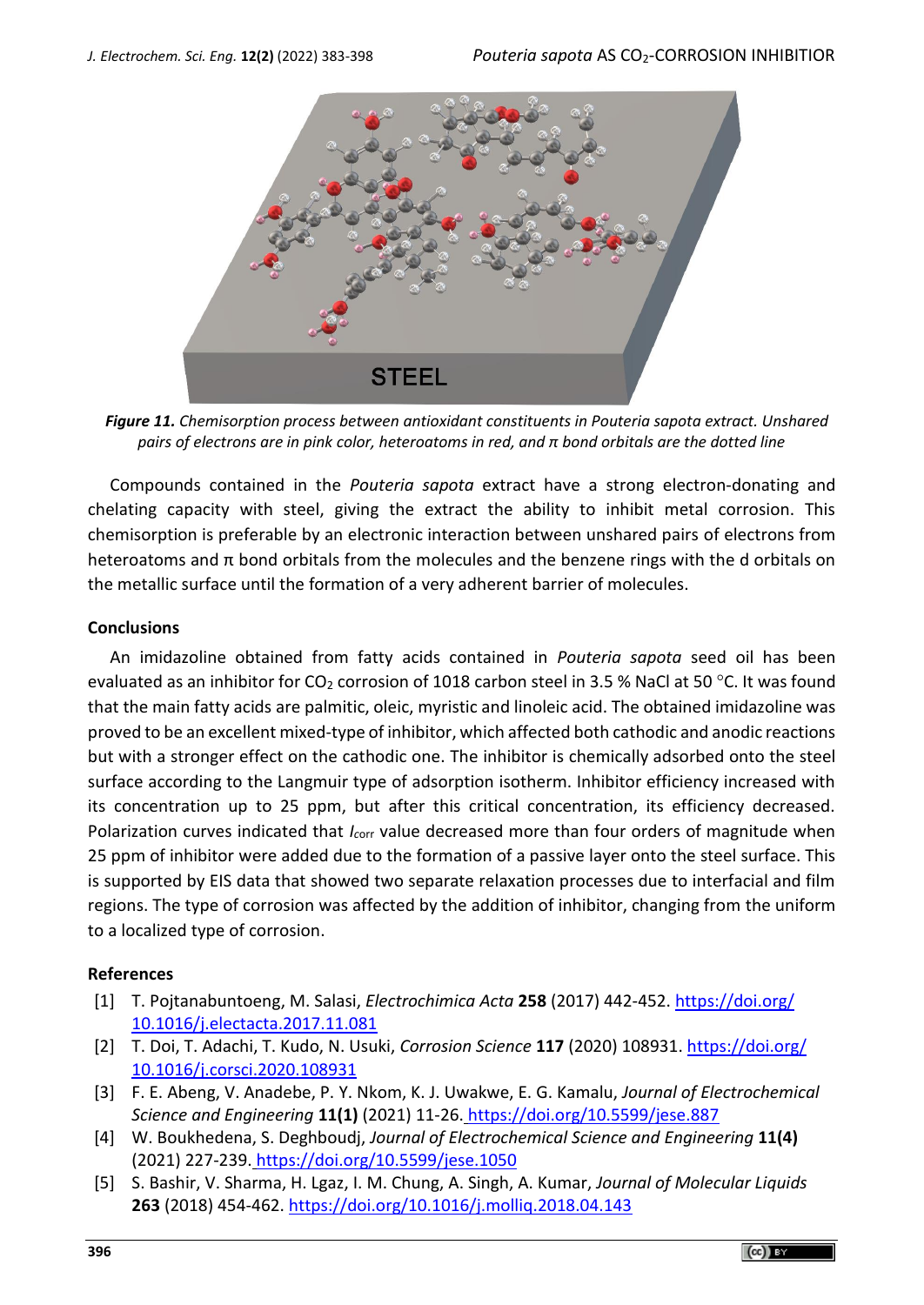- [6] R. T. Loto, C. A. Loto, *Journal of Materials Research and Technology* **7(3)** (2018) 231-239. <https://doi.org/10.1016/j.jmrt.2017.07.004>
- [7] A. Kahyarian, A. Schumaker, B. Brown, S. Nesic, *Electrochimica Acta* **258** (2017) 639-652. <https://doi.org/10.1016/j.electacta.2017.11.109>
- [8] M. Chellouli, D. Chebabe, A. Dermaj, H. Erramli, N. Bettach, N. Hajjaji, M. P. Casaletto, C. Cirrincione, A. Privitera, A. Srhiri, *Electrochimica Acta* **204** (2016) 50-59. [https://doi.org/](https://doi.org/10.1016/j.electacta.2016.04.015) [10.1016/j.electacta.2016.04.015](https://doi.org/10.1016/j.electacta.2016.04.015)
- [9] L. Pezzato, M. Lago, K. Brunelli, M. Breda, I. Calliari, *Journal of Materials Engineering and Performance* **27(8)** (2018) 3859-3668.<https://doi.org/10.1007/s11665-018-3408-5>
- [10] X. Liu, J. Jing, Q. Fu, Q. Li, S. Li, Y. Qu, A. Singh, *International Journal of Electrochemical Science* **14(6)** (2019) 8819-8835.<https://doi.org/10.20964/2019.09.26>
- [11] G. T. Galo, A. de A. Morandim-Gianneti, F. Cotting, I. [V. Aoki, I. Pacifico Aquino,](javascript:;) *Metals* and *Materials International* **27(10)** (2021) 3238-3249. [https://doi.org/10.1007/s12540-020-](https://doi.org/10.1007/s12540-020-00679-9) [00679-9](https://doi.org/10.1007/s12540-020-00679-9)
- [12] M. Abdallah, H. M. Altass, A. S. Al-Gorair, J. H. Al-Fahemi, B. A .A. L. Jahdaly, K. A. Soliman, *Journal of Molecular Liquids* **323** (2021) 115036. [https://doi.org/10.1016/j.molliq.20](https://doi.org/10.1016/j.molliq.2020.115036) [20.115036](https://doi.org/10.1016/j.molliq.2020.115036)
- [13] A. Carmona-Hernandez, E. Vazquez-Velez, J. Uruchurtu-Chavarin, J. G. Gonzalez-Rodriguez, L. Martinez-Gomez, *Green Chemistry Letters and Reviews* **12(1)** (2019) 89-99[. https://doi.org/](https://doi.org/10.1080/17518253.2019.1578997) [10.1080/17518253.2019.1578997](https://doi.org/10.1080/17518253.2019.1578997)
- [14] M. [Abdallah,](https://www.sciencedirect.com/science/article/abs/pii/S016773222100427X#!) A. Al Bahir, H. M. Altass, A. Fawzy, N. El Guesmi, A. S. Al-Gorai, F. Benhiba, I. Warad, A. Zarrouk, *Journal of Molecular Liquids* **[330](https://www.sciencedirect.com/science/journal/01677322/330/supp/C)** (2021) 115702**.** [https://doi.org/10.10](https://doi.org/10.10‌16/j.molliq.2021.115702) [16/j.molliq.2021.115702](https://doi.org/10.10‌16/j.molliq.2021.115702)
- [15] A. Chraka, I. Raissouni, N. B. Seddik, *Journal of Bio- and Tribo-Corrosion* **6(1)** (2020) 80. <https://doi.org/10.1007/s40735-020-00377-4>
- [16] M. Abdallah, H. M. Altass, B. A. AL Jahdaly, M .M. Salem, *Green Chemistry Letters and Reviews* **11(3)** (2018) 189-196.<https://doi.org/10.1080/17518253.2018.1458161>
- [17] M. Abdallah, K. A. Soliman, A. S. Al-Gorair, A. Al Bahir, J. H. Al-Fahemi, M. S. Motawea, S. S. Al-Juaid, *RSC Advances* **11(28)** (2021) 17092-17107.<https://doi.org/10.1039/D1RA01010G>
- [18] A. H. Al-Bagawi, *Green Chemistry Letters and Reviews* **14(1)** (2021) 73-84. [https://doi.org/](https://doi.org/10.1080/17518253.2020.1862923) [10.1080/17518253.2020.1862923](https://doi.org/10.1080/17518253.2020.1862923)
- [19] G. Salinas-Solano, J. Porcayo-Caldero, L. M. Martinez de la Escalera, J. Canto, M. Casales-Diaz, O. Sotelo-Mazon, J. Henao, L. Martinez-Gomez, *Industrial Crops and Products* **119**  (2018) 111-124.<https://doi.org/10.1016/j.indcrop.2018.04.009>
- [20] A. Cruz-Zabalegui, E. Vazquez-Velez, G. Galicia-Aguilar, M. Casales-Diaz, R. Lopez-Sesenes, J. G. Gonzalez-Rodriguez, L. Martinez-Gomez, *Industrial Crops and Products* **133** (2019) 203- 211.<https://doi.org/10.1016/j.indcrop.2019.03.011>
- [21] R. M. Martínez-Casares, H. Pérez, N. Manjarrez, M. Solís-Oba, L. Ortega, A. Solís, *Industrial Crops and Products* **153** (2020) 112606.<https://doi.org/10.1016/j.indcrop.2020.112606>
- [22] J. Martínez-Castillo, N. H. Blancarte-Jasso, G. Chepe-Cruz, N. G. Nah-Chan, M. M. Ortiz-García, *Tree Genetics & Genomes* **15** (2019) 61-68[. https://doi.org/10.1007/s11295-019-1368-z](https://doi.org/10.1007/s11295-019-1368-z)
- [23] E. Murillo, A. Agócs, V. Nagy, S. B. Király, T. Kurtán, E. M. Toribio, J. Lakey-Beitia, J. Deli, *Chirality* **32(5)** (2020) 579-587.<https://doi.org/10.1002/chir.23206>
- [24] E. Reyes-Dorantes, J. Zuñiga-Díaz, A. Quinto-Hernandez, J. Porcayo-Calderon, J. G. Gonzalez-Rodriguez, L. Martinez-Gomez, *Journal of Chemistry* **2017** (2017) 2871034. [https://doi.org/](https://doi.org/10.1155/2017/2871034) [10.1155/2017/2871034](https://doi.org/10.1155/2017/2871034)
- [25] L. Zeng, G. A. Zhang, X. P. Guo, C.W. Chai, *Corrosion Science* **90** (2015) 202-215. <https://doi.org/10.1016/j.corsci.2014.10.011>